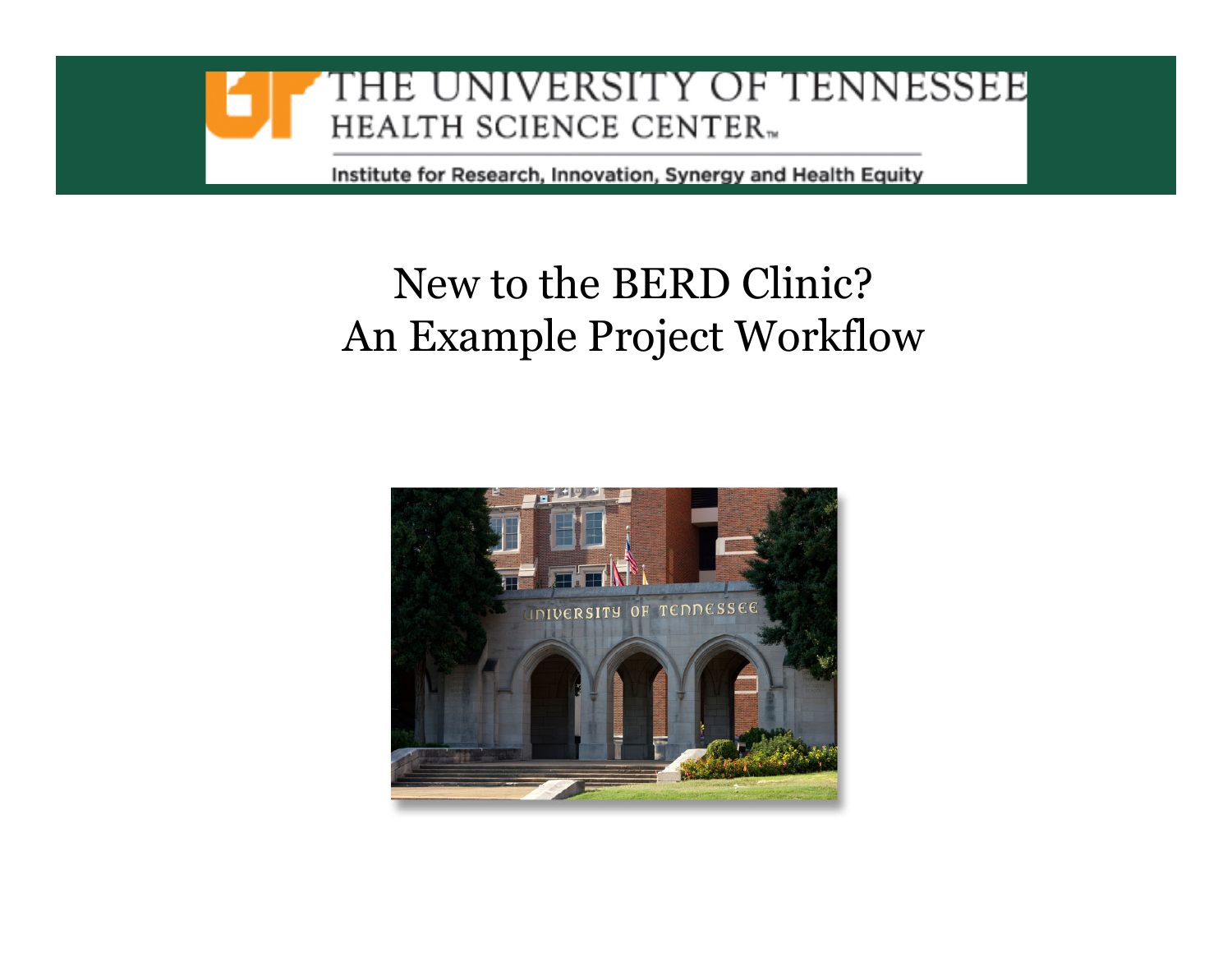

### Research Project Workflow



- 1. Initial meeting Fine tuning the Research Question
- 2. Study Design
- 3. Data Collection
- 4. Analysis
- 5. Manuscript/Publication Support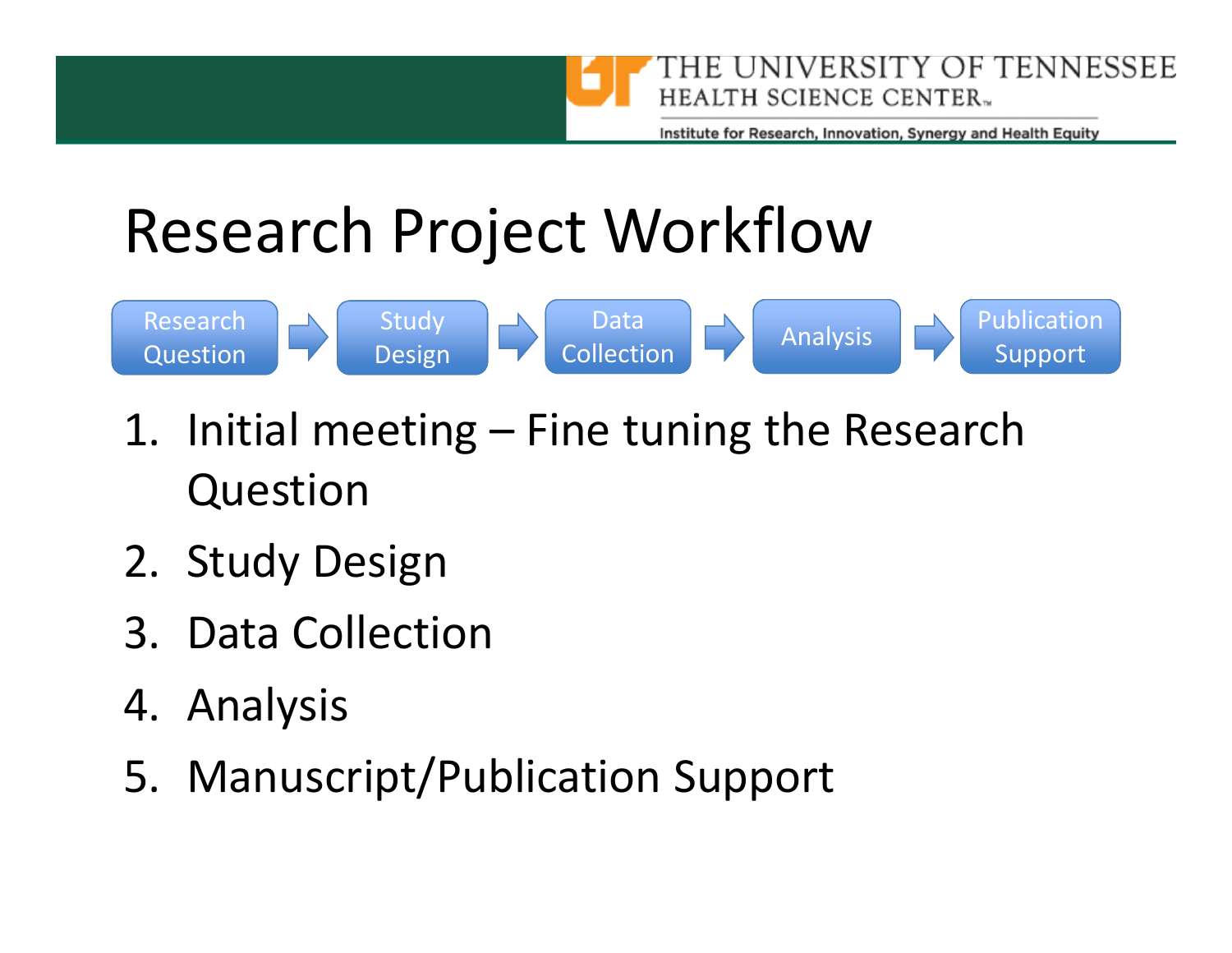

# Meeting 1: BERD Clinic



- •What is your research question/hypothesis?
- Tell me about the background of your study
- How do you intend to conduct your study?
- What information have you collected?
	- –Data, study participants, model paper(s)
- What can we do for you today?
	- – Consulting Estimate, Data Collection/Analysis Advice?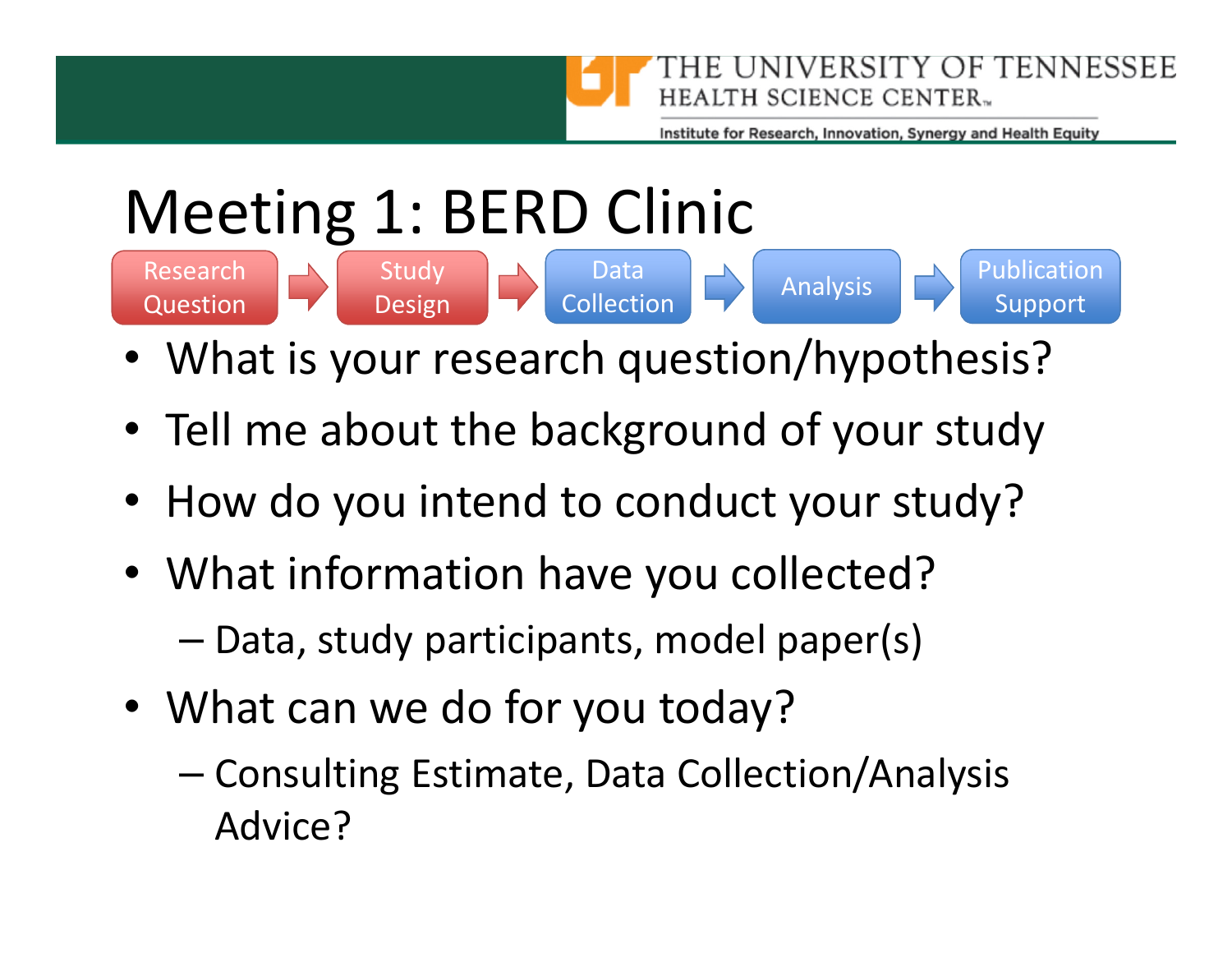

Analysis

## Meeting 2: Data Collection

Research Question





- •What data have you collected?
- What problems does the data have?
- What inclusion/exclusion criteria were used?
- Do you have a data dictionary? How is the outcome coded?
- Survey/Chart Review: Bring a copy of the questionnaire/chart review sheet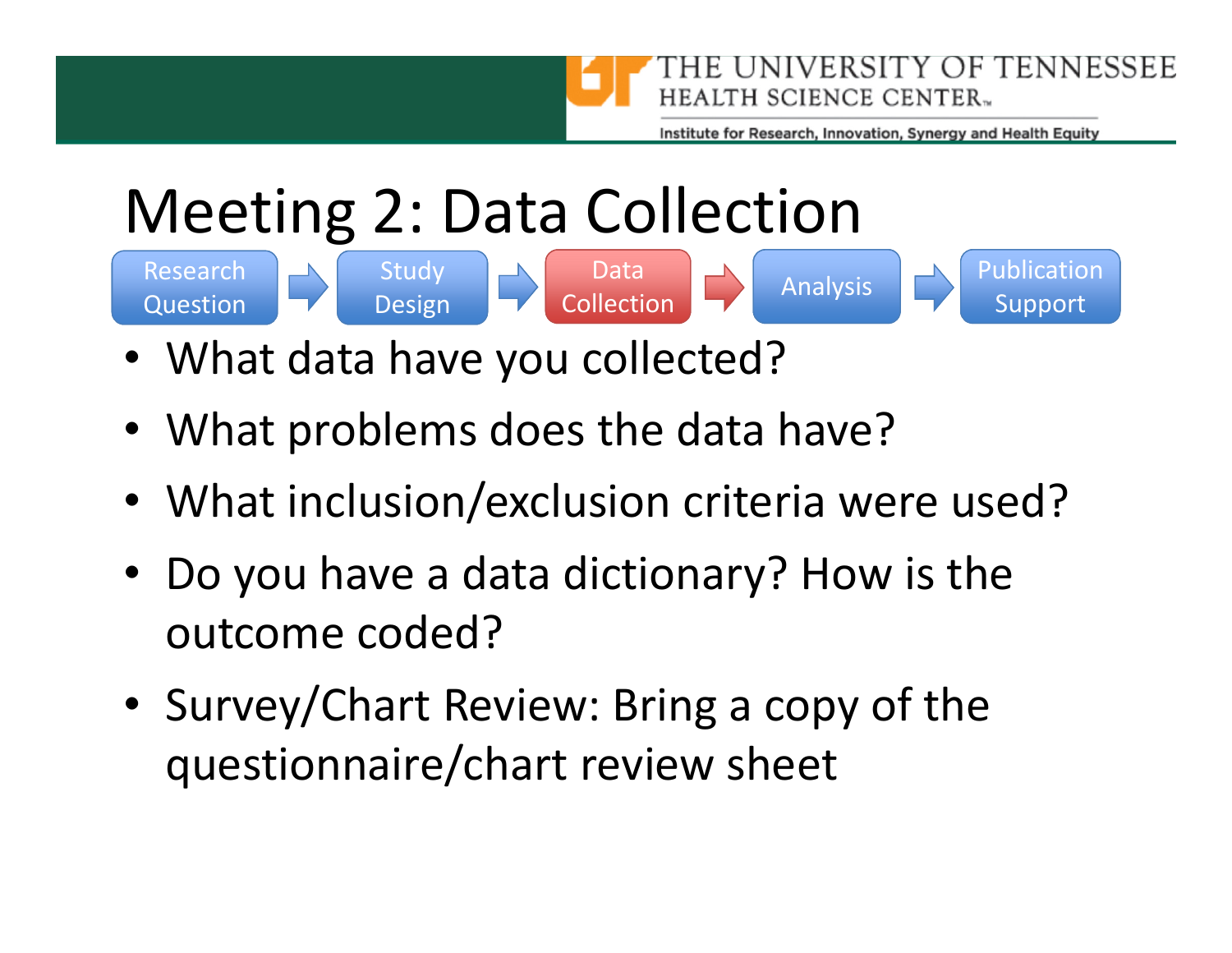

# Meeting 3: Data Analysis

- Research QuestionData **Collection** Study Data Data Design Design Collection Collection Analysis Design Support
- • Can we compare our descriptive statistics with your own?
- Could you show example draft tables and figures that you would like to use?
- We will describe a model for the data with the assumptions, interpretations and limitations
- Normally this is an iterative process possibly more than one visit!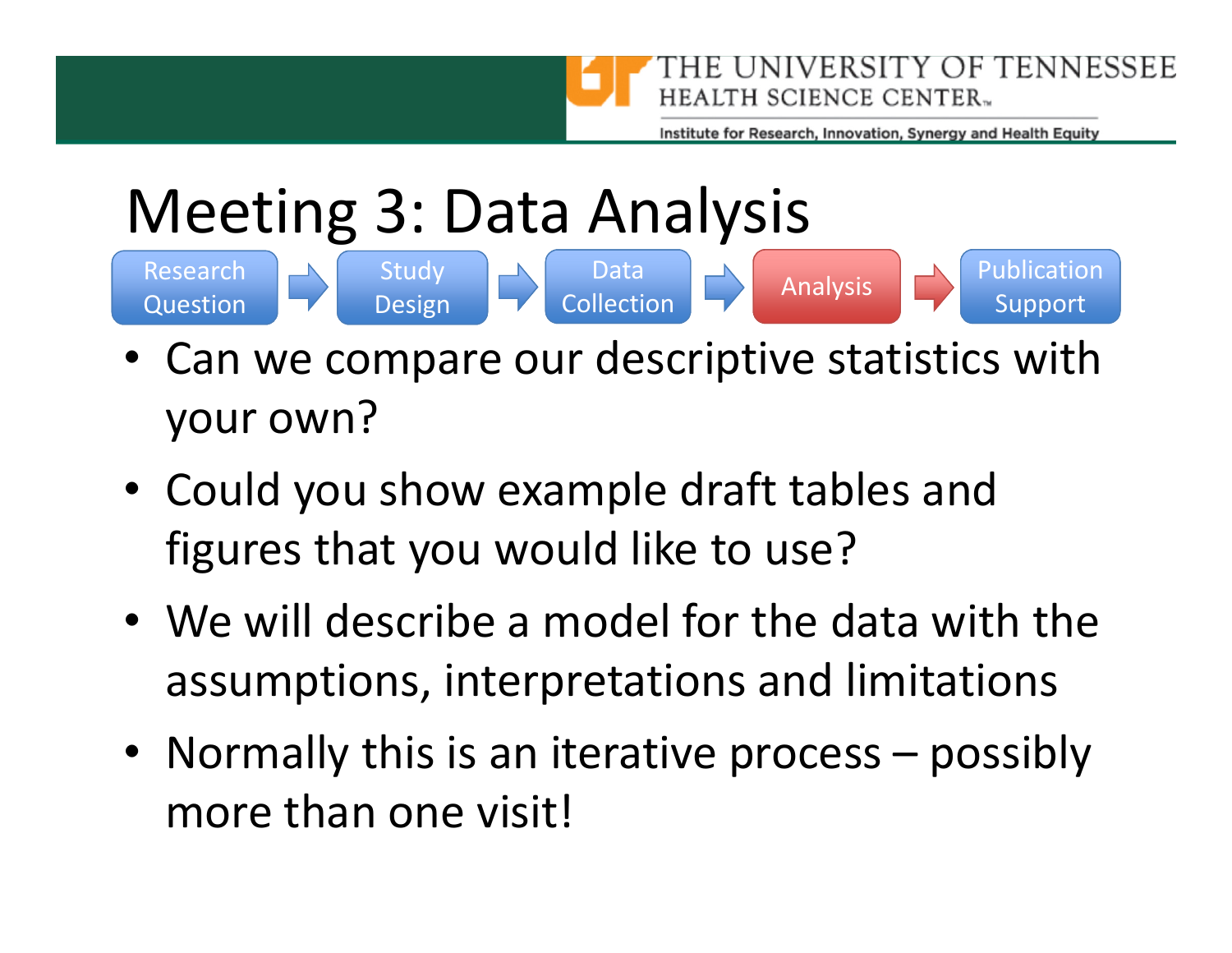

#### Meeting 4: Publication Support

Research **Question** 





- • Do you have your draft methods/results section with you?
- Do you have your final tables & figures with you?
- Do you have the standards for the journal you are submitting to?
- Post submission Do you have a copy of the reviewers' comments?